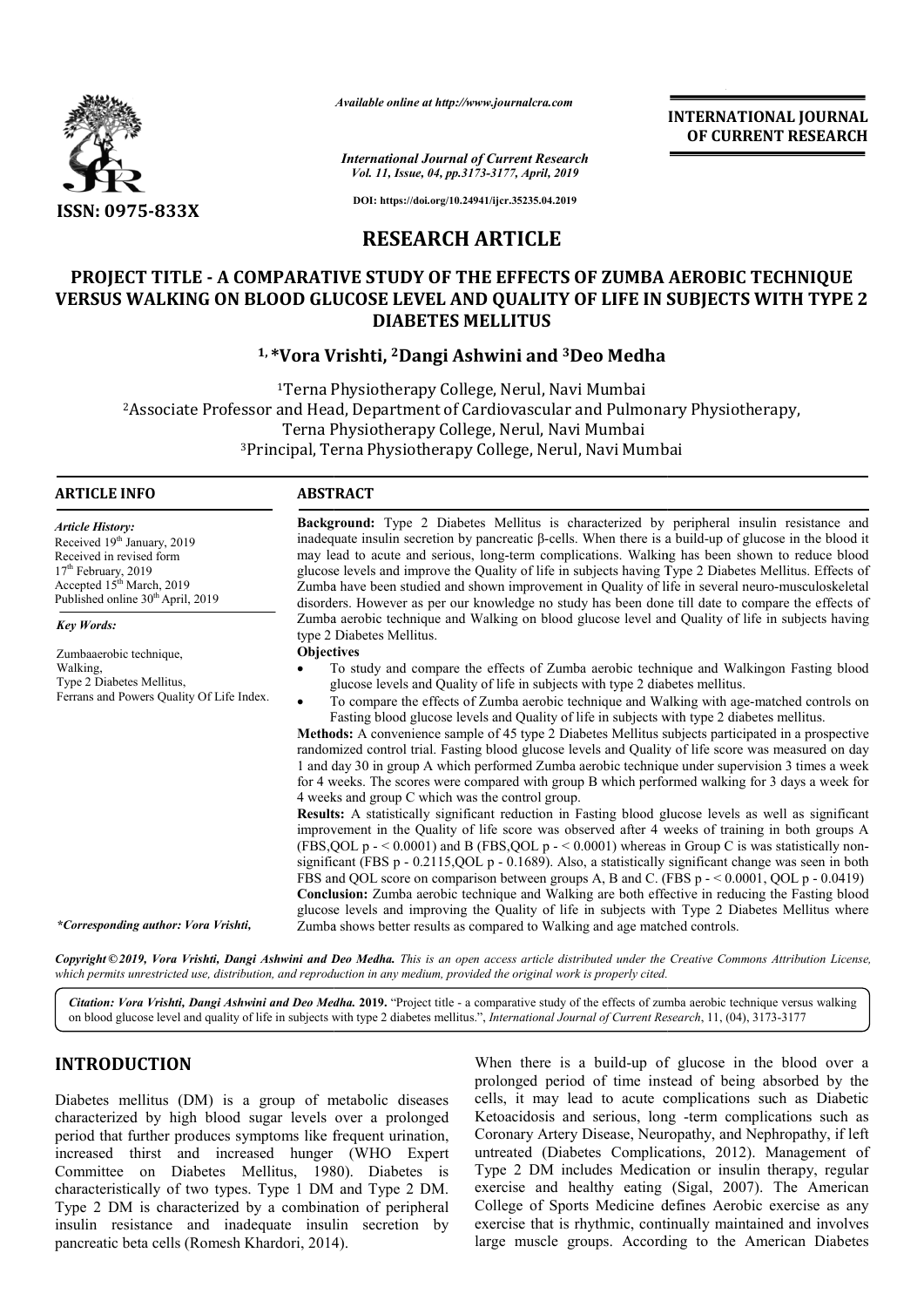Association, moderate intensity aerobic exercise plays a key role in managing Diabetes. A definitive study which was a randomized, controlled trial conducted on 251 Type 2DM patients reported improvements ranging from -0.38 to -0.97 percentage points in HbA1c from exercise training that ranged from  $\approx$ 135 to 270 minutes of exercise per week for 6 months (Sigal *et al.,* 2007). QOL may be thought of as a multidimensional construct incorporating an individual's subjective perception of physical, emotional, and social wellbeing, including both a cognitive component and an emotional component. Quality-of-life issues are crucially important, because they may powerfully predict an individual's capacity to manage his disease and maintain long-term health and wellbeing. In diabetes, poor QOL leads to diminished selfcare, which in turn leads to worsened glycemic control, increased risks for complications, and exacerbation of poor QOL in both the short run and the long run (Richard, 2000). Thus, QOL gets affected in subjects with DM. Walking was chosen as the mode of aerobic exercise in the study since it is widely accepted, easy to perform and one of the most commonly used forms of exercise.

In a study, 39 participating Type 2 Diabetics walked for half an hour every day for 8 weeks and it showed that post-walk glycemic levels were reduced by 2.2 mmol/l (SD 1.5) (Fritz *et al.,* 2001). Zumba was although first introduced in the United States in Miami in 1999, the Latin - inspired dance class originated in Columbia more than a decade earlier. Zumba grew from an improvised dance class in a Columbian aerobics studio in the 80s to a wide spread exercise phenomenon with more than 10 million regular participants as of October 2010 (Origins of Zumba, 2017). In a study it was shown that Zumba fitness program achieved statistically significant improvement in body mass, fat percentage and fat mass in 12 women aged 25-35 (Adriana Ljubojević1 *et al.,* 2014). Another study having 28 (14 type 2 diabetic and 14 non diabetic) over-weight / obese women showed improvement in intrinsic motivation to exercise and aerobic fitness; lost body weight and body fat percentage after completing a 16-week intervention attending Zumba dance classes 3 days/week, 60 minutes/class (Krishnan, 2015). Ample literature is available where walking has been shown to reduce blood glucose levels and improve the QOL in subjects having Type 2 DM. Also effects of Zumba have been extensively studied and shown improvement in QOL in several conditions like Parkinson's disease and musculoskeletal disorders. However as per our knowledge no study has been done till date to know the effects of Zumba aerobic technique on blood glucose level and QOL in subjects having type 2 DM. Hence, a need was felt to study the effects of Zumba aerobic technique versus Walking on blood glucose level and QOL in subjects with type 2 DM.

# **MATERIALS AND METHODS**

A convenience sample of 45 type 2 Diabetes Mellitus subjects were included in this prospective, randomized control trial based on the inclusion and exclusion criteria.

## **Inclusion criteria**

- Subjects diagnosed with type 2 DM for a time period of at least 5 years.
- Subjects who are currently on oral hypoglycaemic drugs.

# **Exclusion criteria**

- Subjects with neurological symptoms or any other neuromuscular complications due to DM which will affect walking.
- Subjects with cardiopulmonary complications.
- Subjects on insulin therapy.
- Subjects previously performing Zumba or walking or any other form of exercise.
- Subjects unwilling to take part in the study.
- Institutional ethical consent was obtained before the start of the study. Explanation and demonstration regarding the study was given to all the subjects and a written informed consent was obtained from them. Selection of subjects based on inclusion and exclusion criteria as explained above was done.

Demographic details of all the subjects like age, gender, height, weight, BMI, duration of diabetes, medications were obtained. Instructions were given to all the subjects that during the entire study duration they are not supposed to change their diet or lifestyle and they are not supposed to perform any kind of other activity apart from their intervention. Pre intervention assessment of FBS and QOL using Ferrans and Powers QOL index was done. Assessment of blood glucose level was done by drawing blood under septic precautions and assessed by 'Johnson and Johnson One Touch' glucometer. Assessment of QOL using 'Ferrans and Powers QOL index' was done by one on one basis where questions were asked to all the subjects. Scores of all the domains were added up to get a total score for each subject. Subjects were then randomly allocated using a computer generated random number table in 3 groups as groups A, B and C. Group A received Zumba aerobic technique for 4 weeks under supervision of a licensed Zumba trainer. 3 sessions of Zumba training for 60 minutes each per week were held for consecutive 4 weeks. It included warm up for 8 to 10 minutes containing basic steps (march, step touch, side to side, etc.) with gradually accelerating tempo of music (120-135 bpm), conditioning phase of 8 to 10 Zumba fitness songs. The dance choreographies and movement intensity is created in accordance with tempo changing of music (tempo between 140-160 bpm). Each dance lasts 3-5 minutes, with pause of 15-30 seconds. Cool down was the final part containing easy dance movements on soft music with mental and physical relaxing purpose. Stretching was performed for muscle relaxation, to prevent muscle soreness and increase flexibility (tempo of music – 100 bpm).

Group B performed Walking for 4 weeks. 3 sessions of walking for 60 minutes each per week for consecutive 4 weeks were performed by the subjects. Group C which is the control group had the same diet and oral medications as that of group A and B but were not given any form of physical exercise. After completion of 4 weeks, post intervention assessment of FBS and QOL was done. At the end data analysis was done using the statistical tests.

# **RESULTS**

In the present study, the effects of 4 weeks of Zumba aerobic technique and Walking on blood glucose levels and QOL were compared in subjects with Type 2 DM using Graph Pad Instat. The data was compared between the 3 groups, Group A (Zumba aerobic technique), B (Walking) and C (Control) prior to the intervention to assess the homogeneity of the samples.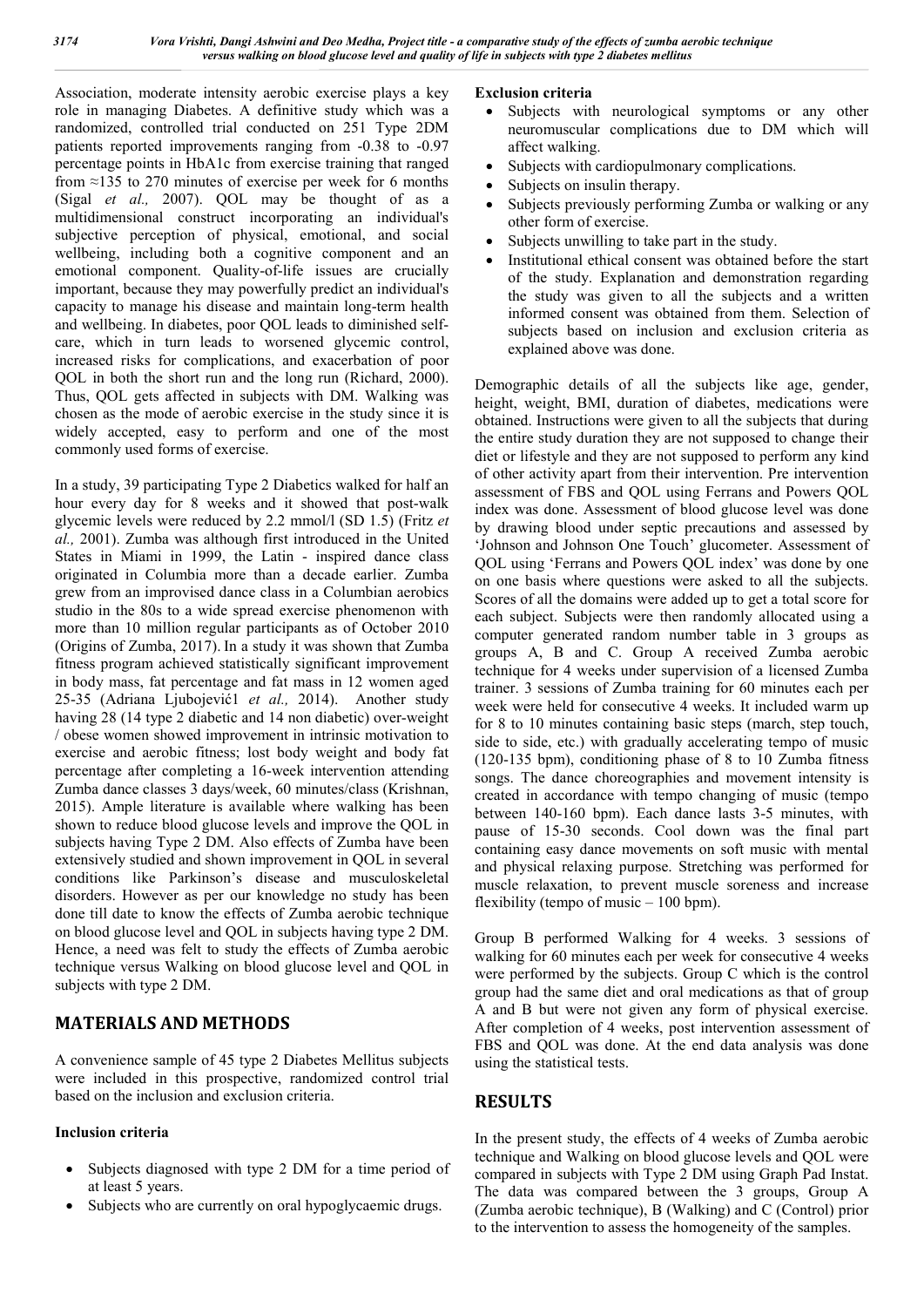**Table 1. Comparison of parameters pre – intervention between Zumba aerobic exercise, Walking and Control groups**

| Variables                | Group A                   | Group B                   | Group C                   | p value |
|--------------------------|---------------------------|---------------------------|---------------------------|---------|
| Age group (years)        | $52.7 \pm 3.6$            | $53.4 \pm 7.9$            | $51.2 \pm 5.03$           | 0.5708  |
| Gender                   | <b>MALES:6 FEMALES: 9</b> | <b>MALES:7 FEMALES: 8</b> | <b>MALES:7 FEMALES: 8</b> |         |
| Onset of DM (years)      | $6.9 \pm 1.4$             | $6.7 \pm 1.4$             | $7 \pm 1.5$               | 0.8044  |
| BMI (Kg/m <sup>2</sup> ) | $27.9 \pm 2.9$            | $30.2 \pm 3.2$            | $28.3 \pm 4.1$            | 0.1667  |
| FBS (mmol/L)             | $180.5 \pm 15.1$          | $191.3 \pm 21.5$          | $338.3 \pm 13.1$          | 0.2129  |
| OOL score                | $336.6 \pm 11.2$          | $335.9 \pm 13.03$         | $338.3 \pm 13.1$          | 0.7945  |

**Table 2. Comparison of Fasting Blood Glucose levels and Quality of Life in Group A, Group B and Group C pre and post intervention**

| Parameters | Group A     |             | Group B                  |             | Group C     |                          |             |        |                 |
|------------|-------------|-------------|--------------------------|-------------|-------------|--------------------------|-------------|--------|-----------------|
|            | Pre         | Post        | p value                  | Pre         | Post        | p value                  | Pre         | Post   | p value         |
| FBS level  | $180.5 \pm$ | $38.3 \pm$  | $\leq 0.0001$ (extremely | $191.3 \pm$ | $165.7 \pm$ | $\leq 0.0001$ (extremely | $180.3 \pm$ | 179.9  | $0.2115$ (non - |
| (mmol/L)   | 15.1        | 16.9        | significant)             | 21.5        | 22.2        | significant)             | 20.3        | ±19.9  | significant)    |
| OOL score  | $336.6 \pm$ | $350.8 \pm$ | $\leq 0.0001$ (extremely | $335.9 \pm$ | $347.2 \pm$ | $\leq 0.0001$ (extremely | $338.3 +$   | 338.7  | $0.1689$ (non - |
|            | 11.2        | 12.9        | significant)             | 13.03       | 13.6        | significant)             | 13.1        | ± 12.3 | significant)    |

**Table 3. Comparison of Fasting Blood Glucose levels (FBS) and Quality of Life (QOL) between Groups A, B and C post intervention**

|                                                          | uroup .                              | Group .                                | Jroup '                              | p value  |  |
|----------------------------------------------------------|--------------------------------------|----------------------------------------|--------------------------------------|----------|--|
| $\mathbf{r}$<br>FBS<br>mmol/L<br>ATP<br>$\sim$<br>$\sim$ | 20<br>16.9<br>-<br>د.ەد<br><b>__</b> | $\sim$ $\sim$<br>$\sim$ $\sim$<br>LO 3 | 100<br>700<br>-<br>1, 1, 1           | < 0.0001 |  |
| <b>OOL</b> score                                         | 120<br>$350.8 \pm$<br>$\pm$ 4.       | 12.0<br>—<br>$-$                       | $\sim$<br>338.<br><b>+</b><br>—<br>ر | 0.0419   |  |

Post intervention assessment was done within the groups and between the groups using Paired t test to analyze intra group parametric data, ANOVA test to analyze inter group parametric data, Wilcox on signed rank test to analyze intra group non-parametric data and Kruksal Wallis H test to analyze inter group non-parametric data. To determine the statistical significance, p value was set as  $p < 0.05$ . All the data is mentioned in the form of 'Mean ± Standard deviation'. **Inference:** On comparison of the data pre – intervention, the p values yielded were statistically non – significant i.e. (p value > 0.05). This suggests that the data is homogeneous in distribution.

## **Comparison of fasting blood glucose levels (fbs) and quality of life (qol) pre and post intervention in group a (zumba aerobic technique), group b (walking) and group c (control)**

**Inference:** The above table suggests that Zumba aerobic technique and Walking are effective in reducing Fasting Blood Glucose levels and improving Quality of Life in subjects with Type 2 DM whereas the Control group shows no significant effect in reducing Fasting Blood Glucose levels and improving Quality of Life in subjects with Type 2 DM.

#### **Comparison of fasting blood glucose levels (fbs) and quality of life (qol) post intervention between groups a, b and c.**

**Inference:** On comparison of Fasting Blood Glucose levels (FBS) in Groups A, B and C, post intervention, the p value obtained was highly significant with Group A showing the least mean value i.e. maximum improvement. Also, on comparison of Quality of Life (QOL) in Groups A, B and C, post intervention, the p value obtained was significant with Group A showing the maximum score i.e. maximum improvement.

## **DISCUSSION**

Post Aerobic exercise, peripheral glucose uptake exceeds hepatic glucose production thus reducing blood glucose levels.

Also, glucose is transported to skeletal muscles via a transporter enzyme GLUT-4. Exercise increases the translocation of GLUT-4 to skeletal muscle membrane and improves the glucose uptake and hence reduces blood glucose levels. Boule *et al.* (2001) undertook a systematic review on the effects of structured exercise interventions in clinical trials of 8 weeks duration on HbA1c and body mass in people with type 2 Diabetes and concluded that post-intervention HbA1c was significantly lower in exercise than control groups;  $p$  < 0.001. In Type 2 Diabetes with low insulin secretion, an increase in insulin secretion is seen as a result of physical training perhaps due to accompanying sensitization of the autonomic nervous system. Peripheral insulin concentrations are not altered; suggesting that the extra insulin produced is captured by the liver (Krotkiewski, 1985). There is growing evidence concerning the potent effect of psychosocial factors on physical health outcomes. People with diabetes often feel challenged by their disease and its day to day management demands. Thus, it can lead to stress. The psychosocial toll of living with diabetes can often affect self-care behaviour, longterm glycaemic control, Quality of Life and risk of developing long-term complications.

Valerie Myers, Megan McVay *et al.* (2013) performed a study on Exercise Training and Quality of Life in individuals with Type 2 DM and the results showed that exercise training interventions improved physical health QOL in individuals with type 2 DM regardless of training modality (aerobic, resistance, or combined) (Myers, 2013). A study comparing the effects of two forms of aerobic exercises i.e. Zumba and Walking is never done before. This is the first clinical trial comparing Zumba and Walking along with age matched Controls and in our study both, Zumba and Walking are effective in reducing the blood glucose levels and improving the quality of life in subjects with type 2 DM, but Zumba shows better results as compared to Walking. Zumba is practiced worldwide for its health benefits, including physical fitness as well as relaxation. It is a form of exercise which is not monotonous but is, in fact, enjoyed by the people. Thus, it maintains and improves an intrinsic motivation to exercise and reduces the number of drop outs. Adriana Ljubojević1, Vladimir Jakovljević1, and Milijana Popržen (2014) assessed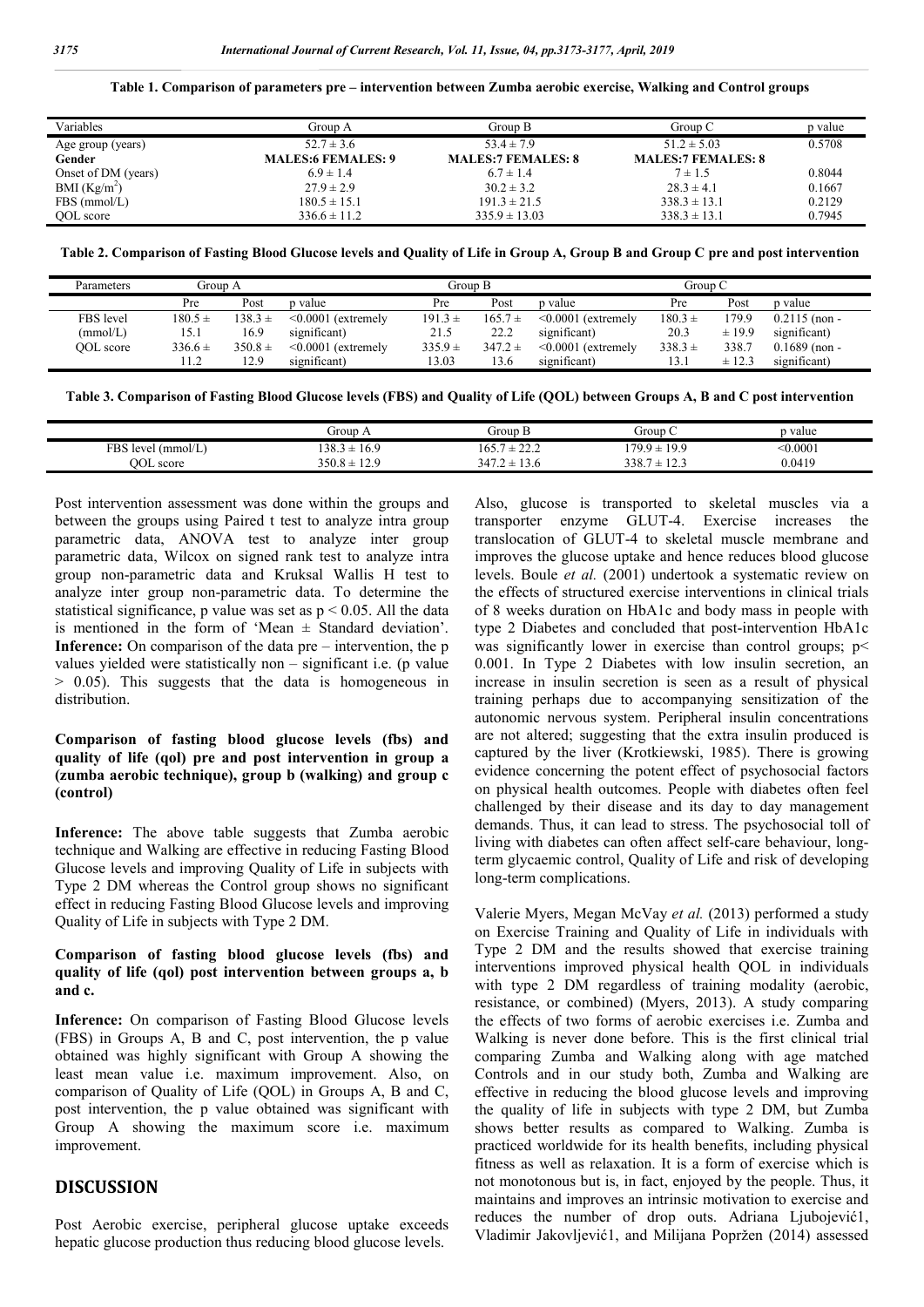the effects of Zumba fitness program on body composition of womenand concluded that Zumba fitness program achieved statistically significant improvement in body mass, fat percentage and fat mass in 12 women aged 25-35 (Adriana Ljubojević1, 2014). Krishnan *et al.* (2015) assessed whether Zumba dance improves health in overweight/obese or type 2 diabetic women. This study had 28 (14 type 2 diabetic and 14 non diabetic) over-weight / obese women that showed improvement in intrinsic motivation to exercise and aerobic fitness; lost body weight and body fat percentage after completing a 16-week intervention attending Zumba dance classes 3 days/week, 60 minutes/class (Krishnan, 2015). Walking is widely accepted, easy to perform and one of the most commonly used forms of exercise. Also, many studies have been done to find out that walking is effective in reducing the blood glucose levels in diabetics. Fritz T, Rosenqvist U (2001) performed a study to determine the immediate effect of walking on blood glucose levels in patients with type 2 diabetes. 39 participants aged 63 (SD 8.5) with type 2 DM were made to walk for half an hour every day for 8 consecutive weeks. Results showed that post-walk glycemic levels were reduced by 2.2 mmol/L (SD 1.5). They concluded that walking can be safely employed in groups or individually as an introduction to low-intensity exercise and as a demonstration of its blood glucose lowering effect in type 2 DM.**[7]**Dr. R. Sirisha (2015) performed a study to see the effect of Walking on Fasting Blood Sugar in Type 2 Diabetes. A total of 25 male and female adult subjects with regular treatment for Type 2 diabetes more than one year were selected to measure Fasting Blood Sugar levels before and after walking for 30 minutes. There was a significant change in Fasting Blood Sugar after walking for 30 minutes with p-value <0.001. Walking for half an hour fits well as it plays a central role in preventing long term complications in the management of type 2 Diabetic patients (Sirisha, 2015). Walking is one of the most common forms of exercise that is easy, widely accepted and does not require any training, monitoring or equipment. Patients have the freedom of performing it at their convenience and it is not limited by the patient's fitness level. At the same time, it is self-paced and monotonous. Whereas Zumba aerobic technique is an exercise form that has multi-dimensional and better effects but it requires special training, a fixed protocol and constant monitoring. Being a form of group exercise Zumba improves motivation, maintains pace, takes away the monotony and reduces the number of drop outs.

There are few study limitations like, the above study has a small sample size. A larger sample size may help in studying greater variations in the study population and hence will show us the variations in the results, if any. Fasting Blood Glucose has been used as an outcome measure for the above study. This out-come measure can be influenced by various other factors, for e.g. Diet and lifestyle. Hb1Ac or Glycosylated Haemoglobin is a form of haemoglobin that is measured primarily to identify the average plasma glucose concentration over prolonged periods of time. As the average amount of plasma glucose increases, the fraction of glycosylated haemoglobin increases in a predictable way. This serves as a marker for average blood glucose levels over the previous 3 months as this is the half-life of red blood cells. Hence, Hb1Ac could be considered as a more reliable outcome measure. The Hb1Ac has several advantages to the Fasting Blood Glucose test, including greater convenience since fasting not required, possibly greater pre-analytical stability, and less day-to-day perturbations during stress and illness.

But, since our study was for four weeks only Fasting Blood Glucose level was chosen as the outcome measure. Hb1Ac can be chosen for studies of longer durations. No follow up was done on the subjects who were a part of the study. A follow up will help us gauge the patient adherence to the intervention along with giving us an idea of how long the effect of the intervention lasts.

## **Conclusion**

Zumba aerobic technique and Walking are both effective in reducing the Fasting Blood Glucose levels and improving the Quality of Life in subjects with Type 2 DM. Zumba shows better results as compared to Walking and age matched controls in reducing the Fasting Blood Glucose levels and improving the Quality of Life in subjects with Type 2 DM. Zumba aerobic technique has better effects in reducing the fasting blood glucose levels and improving the quality of life in subjects with Type 2 DM. It is a form of group exercise and it improves the motivation, maintains pace, takes away the monotony and also reduces the number of drop outs. But at the same time it requires special training, a fixed protocol and constant monitoring. Therefore, it can be used as an adjunct in the exercise protocol for Type 2 diabetics. Whereas, though Walking is comparatively less effective, self-paced and monotonous, it is one of the most common forms of exercise. It is easy, widely accepted and does not require any training, monitoring and equipment. Therefore, patients have the freedom of performing it at their convenience and it is not limited by the patient's fitness level.

#### **Conflict of Interest:** None.

**Funding Statement:** Self - funded.

## **REFERENCES**

- Adriana Ljubojević1, Vladimir Jakovljević1, and Milijana Popržen2. 2015. Effects of Zumba fitness program on body composition of women. SportLogia 2014, 10(1), 29-33.
- Dela F., Ploug T., Handberg A. *et al.,* 1994. Physical training increases muscle GLUT 4 protein and mRNA in patients with Type 2 Diabetes Mellitus. *Diabetes.,* 43(7): 862-865.
- Diabetes Complications. 2012. Diabetes. co. uk; Retrieved 22 November.
- Dr. Sirisha. R. 2015. Effect of Walking on Fasting Blood Sugar in Type 2 Diabetes. IOSR Journal of Dental and Medical Sciences (IOSR-JDMS) e-ISSN: 2279-0853, p-ISSN: 2279-0861.Volume 14, Issue 11 Ver. V, PP 35-37
- Fritz T., Rosenqvist U. 2001. Walking for exercise? Immediate effect on blood glucose levels in type 2 diabetes. Scand J Prim Health Care. Mar; 19 (1): 31-33.
- Hagell P, Westergren A. 2006. An evaluation of Ferrans and Powers Quality of Life Index Qual Life Res., Jun; 15(5):867-76.
- Insulin Resistance and Prediabetes. 2014. NIH Publication. June; No. 14-4893.
- Krishnan S, et al. Zumba dance improves health in overweight/obese or type 2 diabetic women. *Am J Health Behav.,* Jan;39(1):109-20.
- Krotkiewski, M., Lonnroth, P. and Mandroukas. K. 1985. The effects of physical training on insulin secretion and effectiveness and on glucose metabolism in obesity and